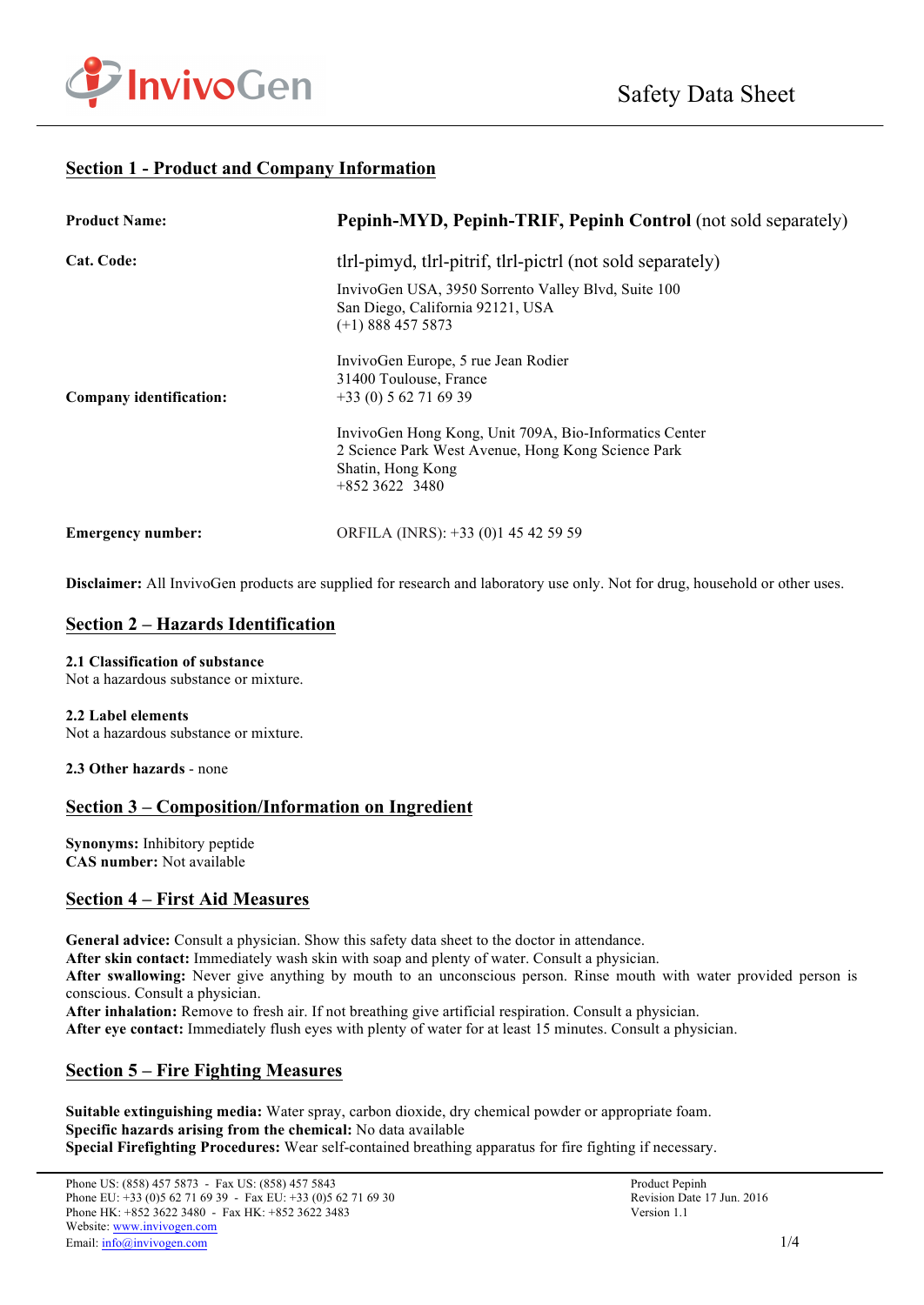

### **Section 6 – Accidental Release Measures**

**Personal precautions:** Wear protective equipment. Keep unprotected persons away. Avoid dust formation. **Method for Cleaning Up:** Sweep up and place in closed containers for disposal. Dispose contaminated material as waste according to section 13. Ventilate area and wash spill site after material clean-up is complete.

### **Section 7 – Handling and Storage**

**Handling:** Avoid contact with eyes, skin and clothing. Avoid prolonged or repeated exposure. **User Exposure:** Avoid inhalation. Use personal protective equipment (i.e. impermeable gloves, lab coat or apron). **Storage:** Store at -20 °C.

### **Section 8 – Exposure Controls/PPE**

#### **8.1 Control parameters**

**Components with workplace control parameters**  Contains no substances with occupational exposure limit values.

#### **8.2 Exposure controls**

**Appropriate engineering controls** General industrial hygiene practice.

#### **Personal protective equipment**

**Eye/face protection**

Use equipment for eye protection tested and approved under appropriate government standards such as NIOSH (US) or EN 166(EU).

#### **Body Protection**

Choose body protection in relation to its type, to the concentration and amount of dangerous substances, and to the specific workplace. The type of protective equipment must be selected according to the concentration and amount of the dangerous substance at the specific workplace.

#### **Skin protection**

Handle with gloves. Gloves must be inspected prior to use. Use proper glove removal technique (without touching glove's outer surface) to avoid skin contact with this product. Dispose of contaminated gloves after use in accordance with applicable laws and good laboratory practices. Wash and dry hands.

#### **Respiratory protection**

Respiratory protection is not required. Where protection from nuisance levels of dusts are desired, use type N95 (US) or type P1 (EN 143) dust masks. Use respirators and components tested and approved under appropriate government standards such as NIOSH (US) or CEN (EU).

#### **Control of environmental exposure**

Do not let product enter drains.

### **Section 9 – Physical/Chemical Properties**

**Appearance** Physical state: Powder Color: White **Safety Data** Odor: No data available Odor threshold: No data available pH: No data available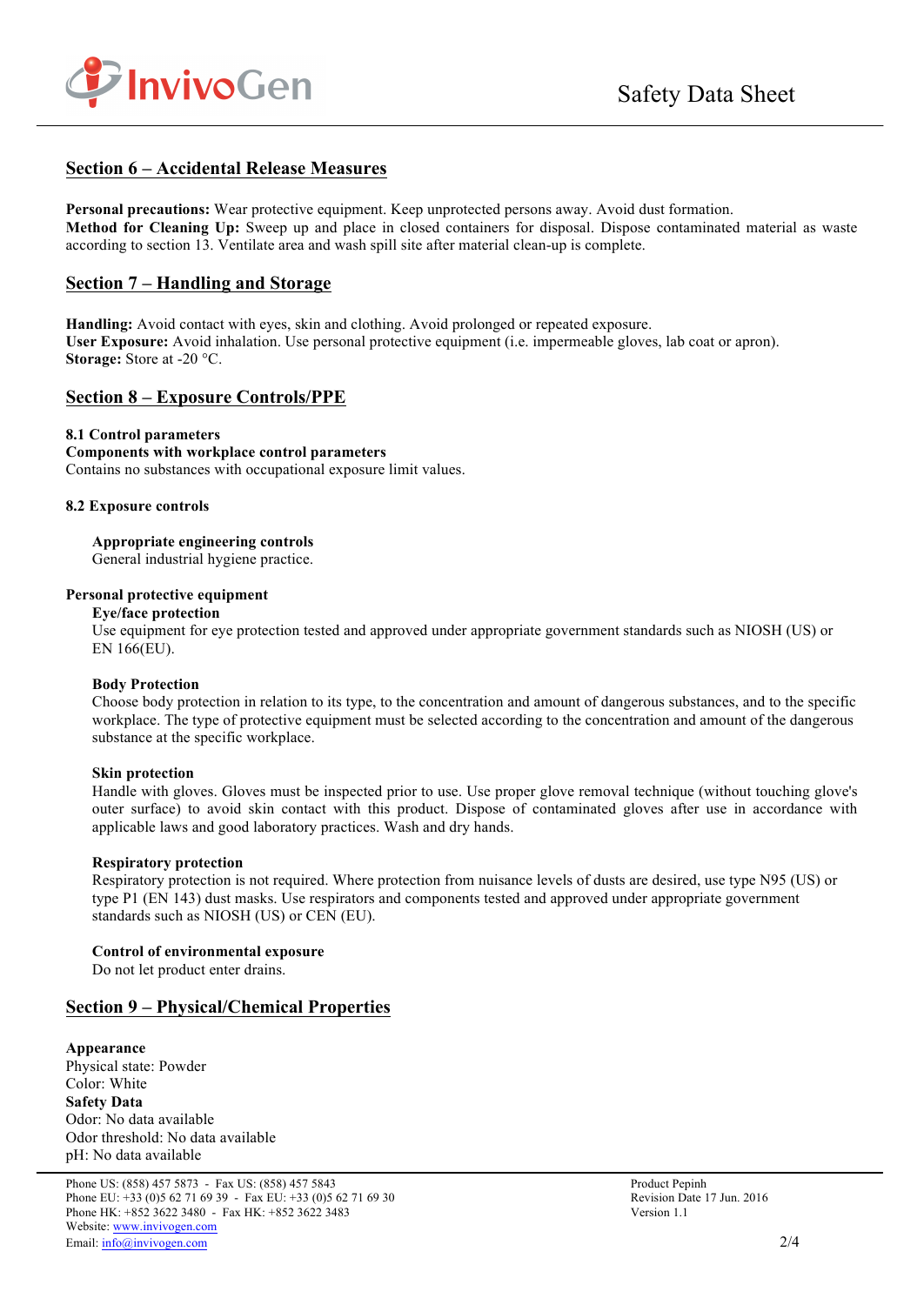

Melting point/freezing point: No data available Initial boiling point and boiling range: No data available Flash point: No data available Evaporation rate: No data available Flammability: No data available Upper/lower flammability or explosive limits: No data available Vapor pressure: No data available Relative density: No data available Solubility: No data available Partition coefficient: n-octanol/water: No data available Autoignition temperature: No data available Decomposition temperature: No data available Viscosity: No data available

# **Section 10 – Stability and Reactivity**

**Reactivity:** No data available **Chemical stability:** Stable under recommended storage conditions. **Possibility of hazardous reactions:** No data available **Conditions to avoid:** No data available **Incompatible materials:** No data available **Hazardous decomposition products:** No data available

## **Section 11 – Toxicological Information**

### **Acute toxicity:**

Oral LD50: No data available Inhalation LC50: No data available Dermal LD50: No data available Other information on acute toxicity: No data available **Skin corrosion/irritation:** No data available **Serious eye damage/irritation:** No data available **Respiratory or skin sensitization:** No data available **Germ cell mutagenicity:** No data available **Carcinogenicity:** No data available **Reproductive toxicity:** No data available **Additional information:** No data available

## **Section 12 – Ecological Information**

**12.1 Toxicity:** No data available **12.2 Persistence and degradability:** No data available **12.3 Bioaccumulative potential:** No data available **12.4 Mobility in soil:** no data available **12.5 Results of PBT and vPvB assessment:** PBT/vPvB assessment not available as chemical safety assessment not required/not conducted **12.6 Other adverse effects:** No data available

## **Section 13 – Disposal Considerations**

**Product:** Observe all federal, state and local environmental regulations. Contact a licensed professional waste disposal service to dispose of this material. Must not be disposed of together with household garbage. **Contaminated Packaging:** Dispose of as unused product.